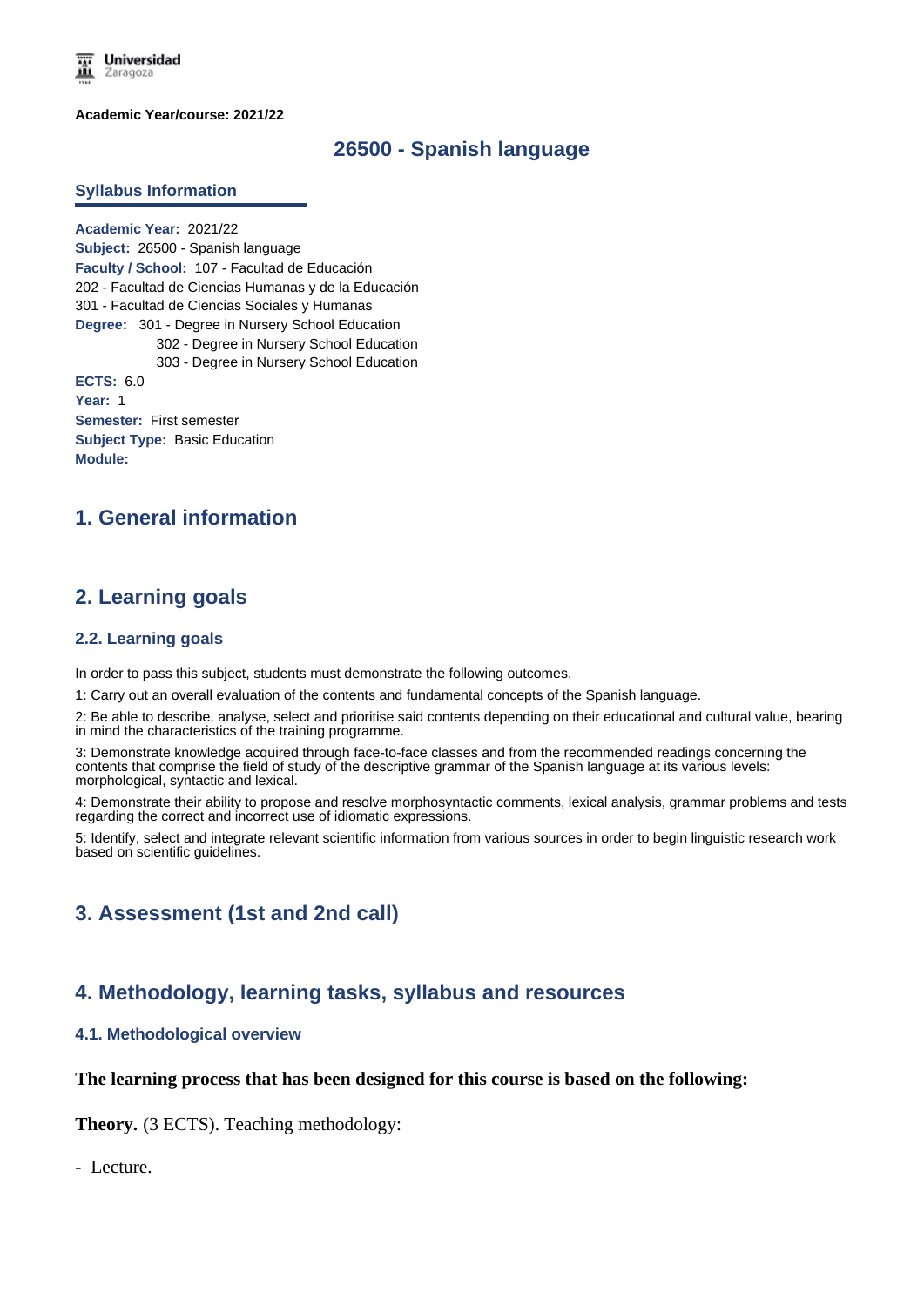- Proposal and search of bibliographical sources.
- Discussion and criticism of bibliographical sources.
- Solutions that we can contribute to linguistic problems, using the technical language of linguistics.

**Practice.** (3 ECTS). Teaching methodology:

- Autonomous work: search of information, bibliography, readings, reflection and resolution of grammatical problems.

- Acquisition of techniques for developing problems and practice sessions.

- Group work: use ICT to prepare the work, to find information and to present it in class.

### **4.2. Learning tasks**

# **The program offered to the student to help him achieve the expected results includes the following activities:**

1.- Describe, analyze, select and prioritize the contents according to their educational and cultural value, taking into account the characteristics of the training cycle.

2.- Analyze, propose and resolve morphosyntactic comments, lexical analysis, grammar problems and proofs about linguistic correction and incorrectness, etc.

 3.- Identify, select and integrate relevant scientific information from different sources to begin the tasks of linguistic research from scientific guidelines.

HT Total hours of student work: 150

Classroom activities: 60

Non-contact activities: 90

### **4.3. Syllabus**

1) Linguistic units with content (as opposed to those of one dimension or phoneme): morphemes, words, phrases or syntagmas, sentences, etc. (problems concerning the naming or determination of units).

1.a The morphological level. Flexive morphology. Introduction to lexical morphology.

1.b The syntactic level. The concept of phrase, clause and sentence. The concept of utterance.

2) Grammatical categories: noun, adjective, pronoun, verb, etc.

2.a Nouns and personal pronouns. Similarities and differences.

2.b Descriptive and limiting adjectives. Similarities and differences.

2.c Verbs. Verbal categories and the importance of the verb as the nucleus of the sentence.

2.d Adverbs. Classes and types of adverbs.

2.e Relational elements. Prepositions and conjunctions.

3) The sentence as the fundamental unit of grammatical analysis. The primary functions within the simple sentence. Subject, direct complement, prepositional object, adverbials, attributes, etc.

4) The simple sentence and the complex or compound sentence.

4.a The simple sentence. Sentence schemes. Classes of simple sentences.

4.b The so-called compound sentence (I). Sentence groups. (Coordinated and juxtaposed sentences).

4.c The complex sentence (II): nominal subordinate clauses, adjective subordinate clauses and adverbial subordinate clauses: of time, place and manner.

4.d The so-called compound sentence (III). The so-called "improper" adverbial subordinates: conditional and concessive; causal and final; result and comparative.

### **4.4. Course planning and calendar**